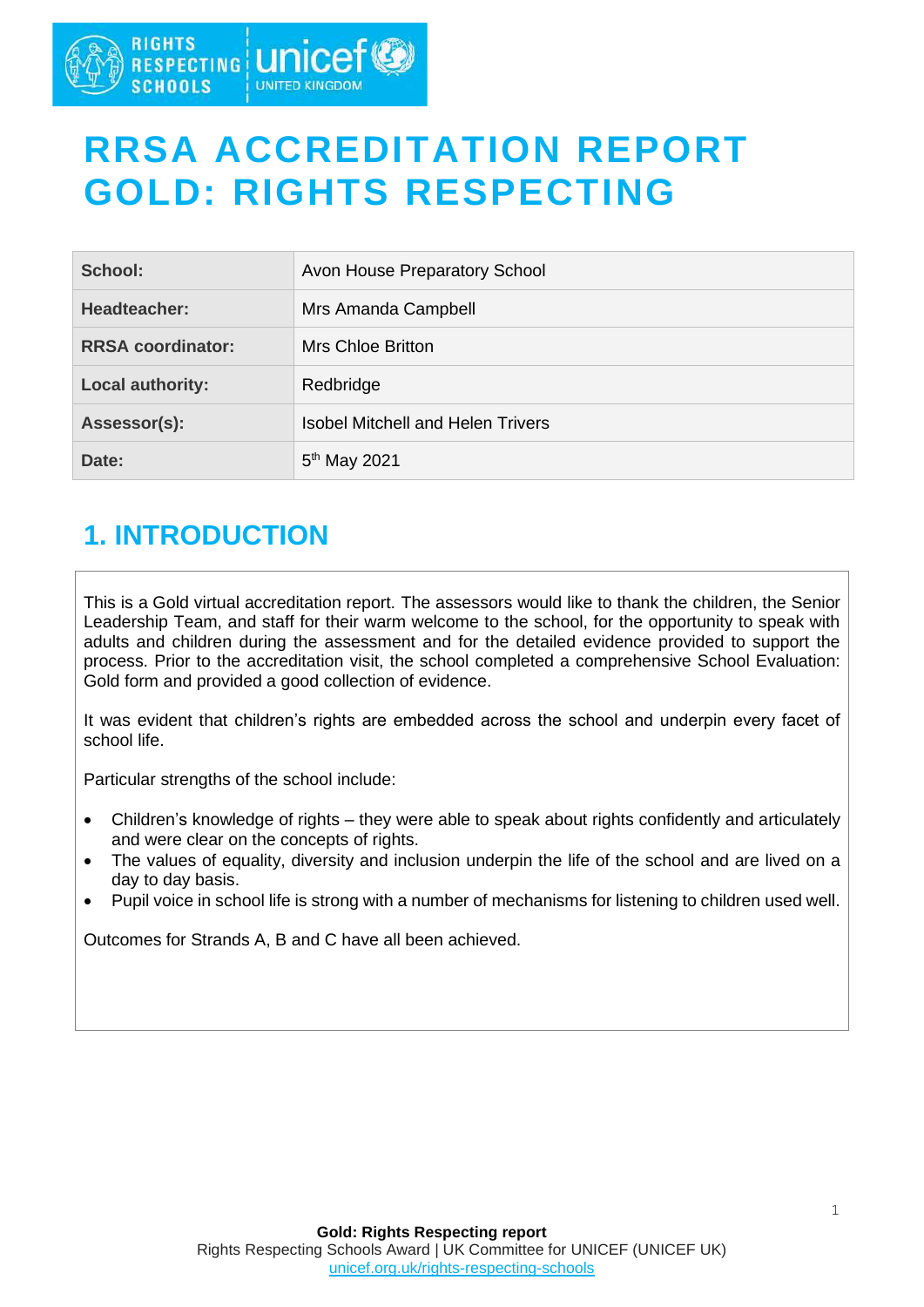

# **2. MAINTAINING GOLD: RIGHTS RESPECTING STATUS**

Our experience has shown that there are actions that have proven useful in other RRSA schools and settings in helping them to maintain and build on their practice at Gold level. Here are our recommendations for your school:

- Continue to embed rights learning to expand knowledge of articles and continue to embed learning about rights across the curriculum, encouraging deeper discussion about rights.
- Consider rights as a framework for decision-making and school improvement.
- Support children to engage in campaigning and advocacy work relating to rights issues, exploring who has power to make decisions on particular issues and exploring different ways to influence them. Use the Youth Advocacy Toolkit to support his.
- Work as ambassadors for Rights Respecting Schools across your local schools and senior schools that children normally move on to.

### **3. ACCREDITATION INFORMATION**

| <b>School context</b>                              | Avon House is a preparatory school in Redbridge with<br>252 pupils aged between 2 and 11. 12% of pupils<br>receive support for Special Educational Needs and 35%<br>speak English as an Additional Language. An<br>inspection in January 2020 found the school to be Good<br>in relation to children's achievements and Excellent in<br>relation to pupils' personal development. |
|----------------------------------------------------|-----------------------------------------------------------------------------------------------------------------------------------------------------------------------------------------------------------------------------------------------------------------------------------------------------------------------------------------------------------------------------------|
| <b>Attendees at SLT meeting</b>                    | SLT member, Headteacher, Deputy Headteacher, Pre<br>-prep leader, RRSA coordinator                                                                                                                                                                                                                                                                                                |
| Number of children and young people<br>interviewed | 10 children from the Rights steering group from Y2 to 6,<br>10 children from Y1 to Y6 from across the school.                                                                                                                                                                                                                                                                     |
| <b>Number of adults interviewed</b>                | 2 parents, 2 governors (Including the safeguarding link<br>governor and Chair of Governors), 3 teachers                                                                                                                                                                                                                                                                           |
| <b>Evidence provided</b>                           | Evaluation form, detailed digital evidence, focus<br>groups.                                                                                                                                                                                                                                                                                                                      |
| Registered for RRSA: 09/11/2017                    | Silver achieved: 14/01/2019                                                                                                                                                                                                                                                                                                                                                       |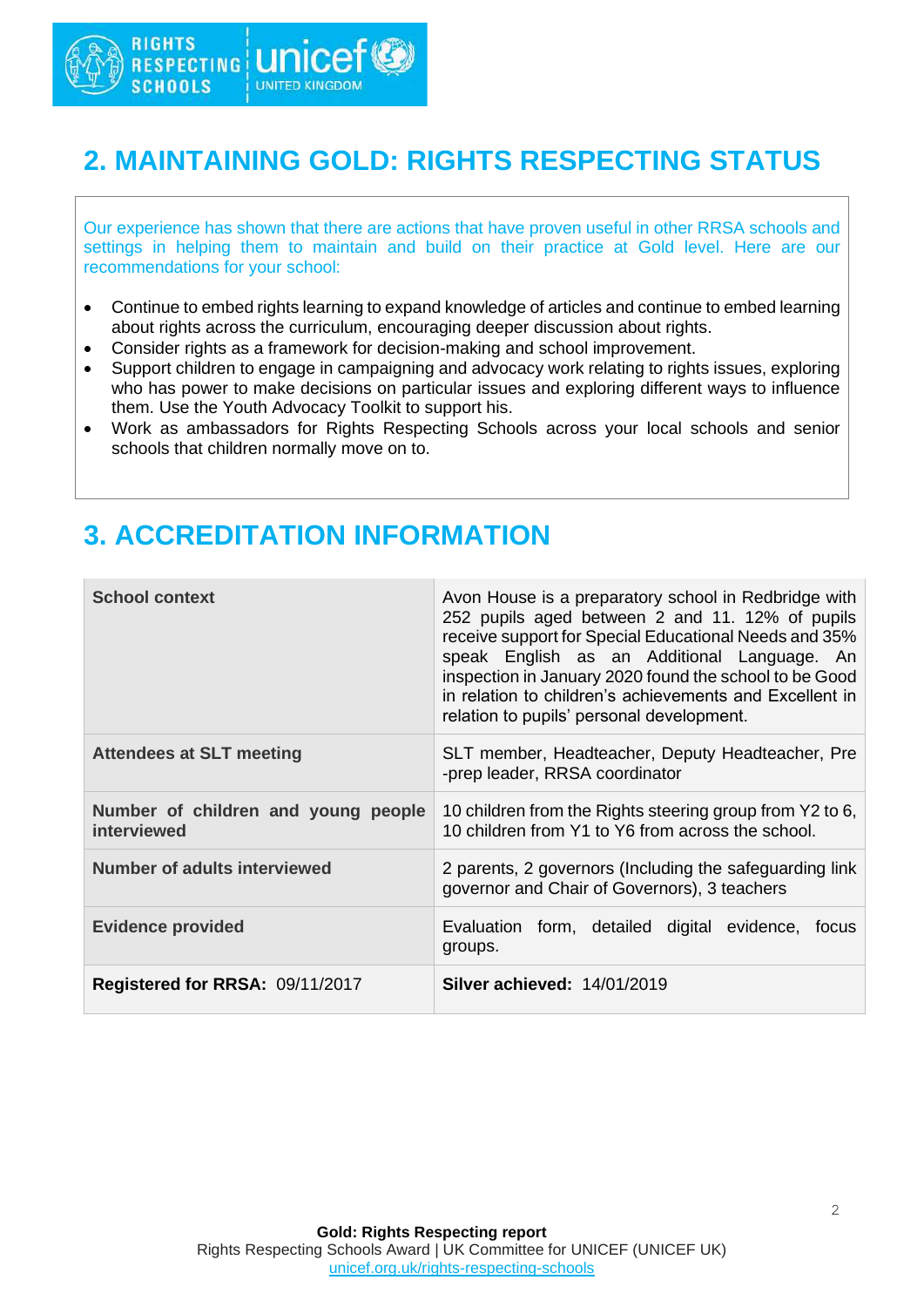

### **STRAND A: TEACHING AND LEARNING ABOUT RIGHTS**

The United Nations Convention on the Rights of the Child (CRC) is made known to children, young people and adults, who use this shared understanding to work for improved child wellbeing, school improvement, global justice and sustainable development.

#### **Strand A has been achieved**

Most children and young people at Avon House are familiar with a wide range of Articles of the CRC. Children spoke confidently and articulately about a number of articles and were able to relate rights to their own experiences, for example talking about Article 2, non-discrimination, one child said, *"This means you shouldn't leave people out no matter how they look, how old they are, or their skin colour or anything - that doesn't matter."* Children understood the concepts of rights being inherent, inalienable, indivisible, universal and unconditional. One child said, *"Rights are for every child around the world under 18. They can't be taken away,"* and everyone agreed that rights are all equally important. Children also understood who had developed the UNCRC and why and could explain the role of duty bearers in realising rights for all children.

Children explained how they learn about rights saying, *"We talk about a particular article in each assembly. We also learn about rights in subjects like PSHE."* Avon House focuses on a different article from the convention each month, ensuring that children learn about the articles in depth and are encouraged to have conversations about the articles and their relevance. There is a Rights Respecting display board that changes monthly, and rights are prominent in other displays around the school. The Article of the Month work continued through lockdown with children accessing assemblies and podcasts via google classroom. A member of SLT said, "*It has become a much more integral part of what we do – in our assemblies, through charters, lessons, and children feel more empowered."* Staff receive regular training and are supported to make links with topics and curriculum subjects, and new members of staff are supported to pick up the approach in their teaching.

Most children and young people understand how local and global issues and sustainable development are linked to rights. Children spoke about how the war in Syria had impacted on children when they should be protected from war, and they knew that poverty impacted on a range of children's rights, both in the UK and across the world. The RRSA group talked about an international day they had recently helped to organise where children shared their own culture and traditions and learned about other cultures. Each class chose a different country to learn about and all of their lessons that day were linked to this learning, e.g. they learned Swahili and looked at the history of the British Empire in Kenya, and linked their learning to rights. Children were also aware of current affairs and talked about coronavirus and climate change being two of the big issues facing the world today saying, "*The world is getting hotter and it's affecting the weather and wildlife,*" and, "*We learned about pollution. Lots of people will die because of pollution because it's causing droughts and makes it even harder to grow crops."*

Adults and the wider school community are passionate about rights and are positive about the impact a focus on the CRC is having on the school. The headteacher explained that since achieving Silver, everyone in the school had become more involved in the award, including parents, governors and non-teaching staff. Newsletters and the school website keep parents updated with the school's work on rights and homework regularly includes discussing particular rights. One parent said, *"The school has an emphasis on values, respect and voice. Introducing the articles has made them aware of their rights and other children's rights."* Another parent added, *"My children have a better understanding of diversity and equality and are more considerate and respectful."* The Chair of Governors said, *"The governing body has really supported this journey. Pupils have embraced diversity and equality and now think more globally."* Another governor added, *"I've been astonished at the children's knowledge of their rights - they know the articles and how they play out in their lives. It's every day, not just something on paper. It influences everything we do as governors – it's become the heart of what we do."*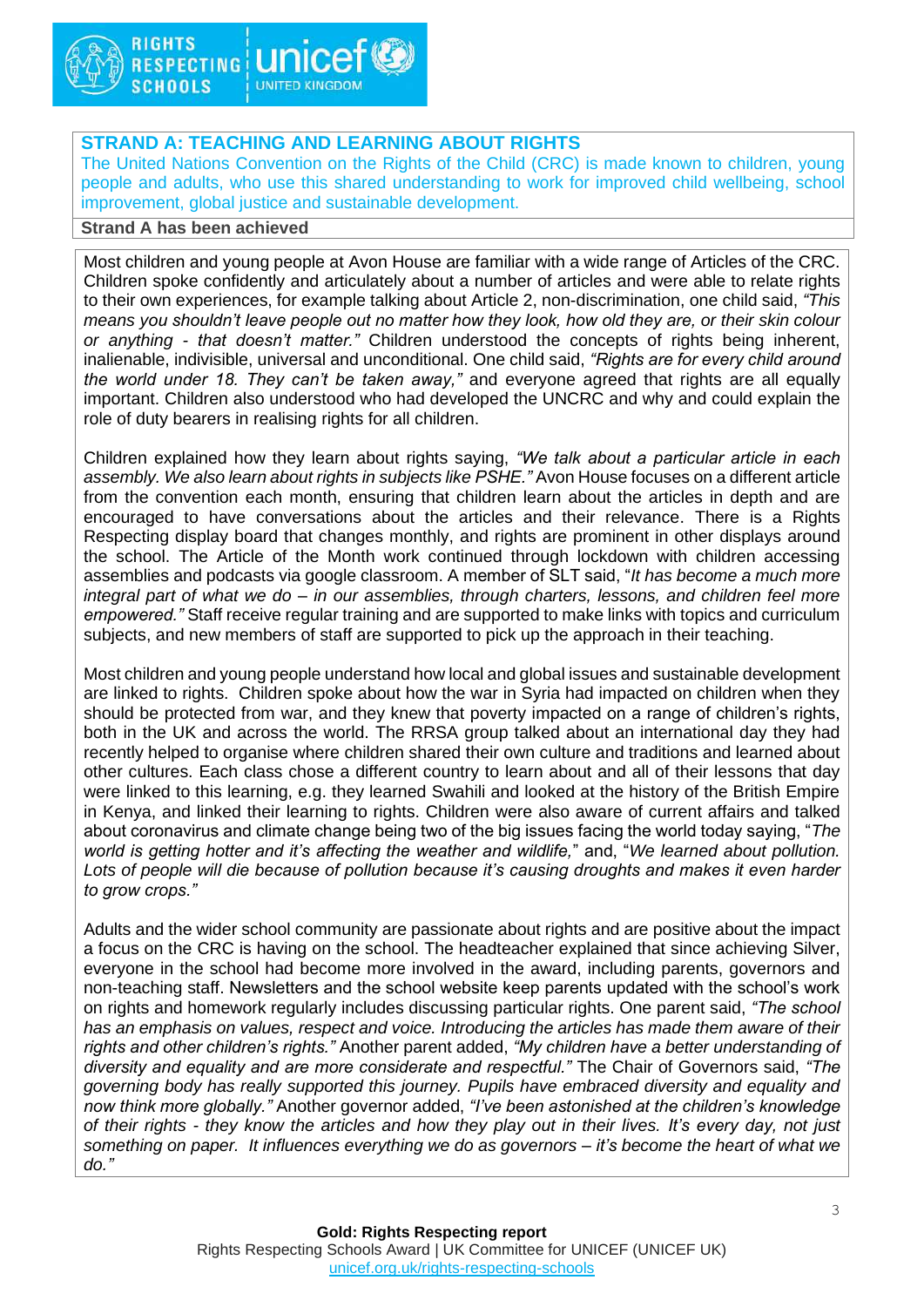

#### **STRAND B: TEACHING AND LEARNING THROUGH RIGHTS – ETHOS AND RELATIONSHIPS**

Actions and decisions affecting children are rooted in, reviewed and resolved through rights. Children, young people and adults collaborate to develop and maintain a school community based on equality, dignity, respect, non-discrimination and participation; this includes learning and teaching in a way that respects the rights of both educators and learners and promotes wellbeing.

#### **Strand B has been achieved**

Pupils were able to explain how their school supported them to enjoy a wide range of rights. *"Teachers are duty bearers and the pupils are rights holders and the teachers make sure we access our rights."* Pupils felt that they were listened to and that their rights charters helped them day to day. *"All the rights are on one side and there's a section with what children can do and a section with what adults can do. Teachers refer to the charters."* They understood the principles of fairness and equity, one child saying, *"Equality is treating everyone the same, but equity is when you give people what they need,"* and they talked about situations where changes were made to accommodate children's needs, such as moving a classroom to the ground floor to ensure that it was accessible.

Relationships were seen by all as positive and respectful, "*Everyone in this school is kind and caring*," "*Everyone gets along well*." Pupils talked about the buddy bench in the playground which supported children who didn't have someone to play with. They were confident that disagreements would be quickly resolved with support from teachers but said that they didn't happen very often. They agreed that they are treated fairly and with dignity at school, saying, *"Dignity is self-pride. It's how you feel about yourself.*" Children spend time discussing and exploring friendships and relationships in PSHEE and circle time. The Early Years lead explained that even with the youngest children, class charters are used and rights are referred to in relation to relationships and developing mutual respect for rights. "*They know I respect their rights*… *We talk about rights when resolving conflict and they understand they should respect each other.*"

Children reported that their school keeps them safe and listed a number of ways this happens including having fire alarms and drills, secure gates, and wearing special wristbands on school trips with the school's number on so that people could help them if they got lost. The deputy headteacher explained that the school had linked home learning with online safety, *"Children knew that the information they were receiving was safe and trusted and we linked this to keeping safe online."* Children also explained that they have worry boxes and were comfortable talking to adults if they needed to, "*At any time you can come to a teacher and talk about your worries. They listen to us."* A parent said, "*The teachers give the children a safe space. They are constantly checking in on them and the children feel able to talk to the teachers openly about what they are doing."*

The school supports pupils' health and wellbeing and this was a particular focus during home learning. The RRSA lead explained, *"We ensured that they had time away from screens, walking, cycling, we challenged them to make a difference to someone else."* One pupil said, "*During lockdown, when it was mindfulness week, we did a morning yoga club."* The Early Years lead added that they did breathing exercises, mindful walks and yoga and wanted children to understand they had the right to relax as well as the right to play. *"We encourage them to know that these rights are important as well as academic progress."* Children had opportunities to meet online each day, giving them the opportunity to interact informally with their peers and raise issues of importance to them. Wellbeing has continued to be a priority after returning to school with the younger children being introduced to Mindful Monsters to support them to talk about emotions and a school councillor available onsite.

The school is working to create a strong culture of inclusion. Children said they learned about lots of different religions and cultures through lessons and special days. One pupil said that after learning about famous black people during Black History Month, they wrote to the headteacher and asked her